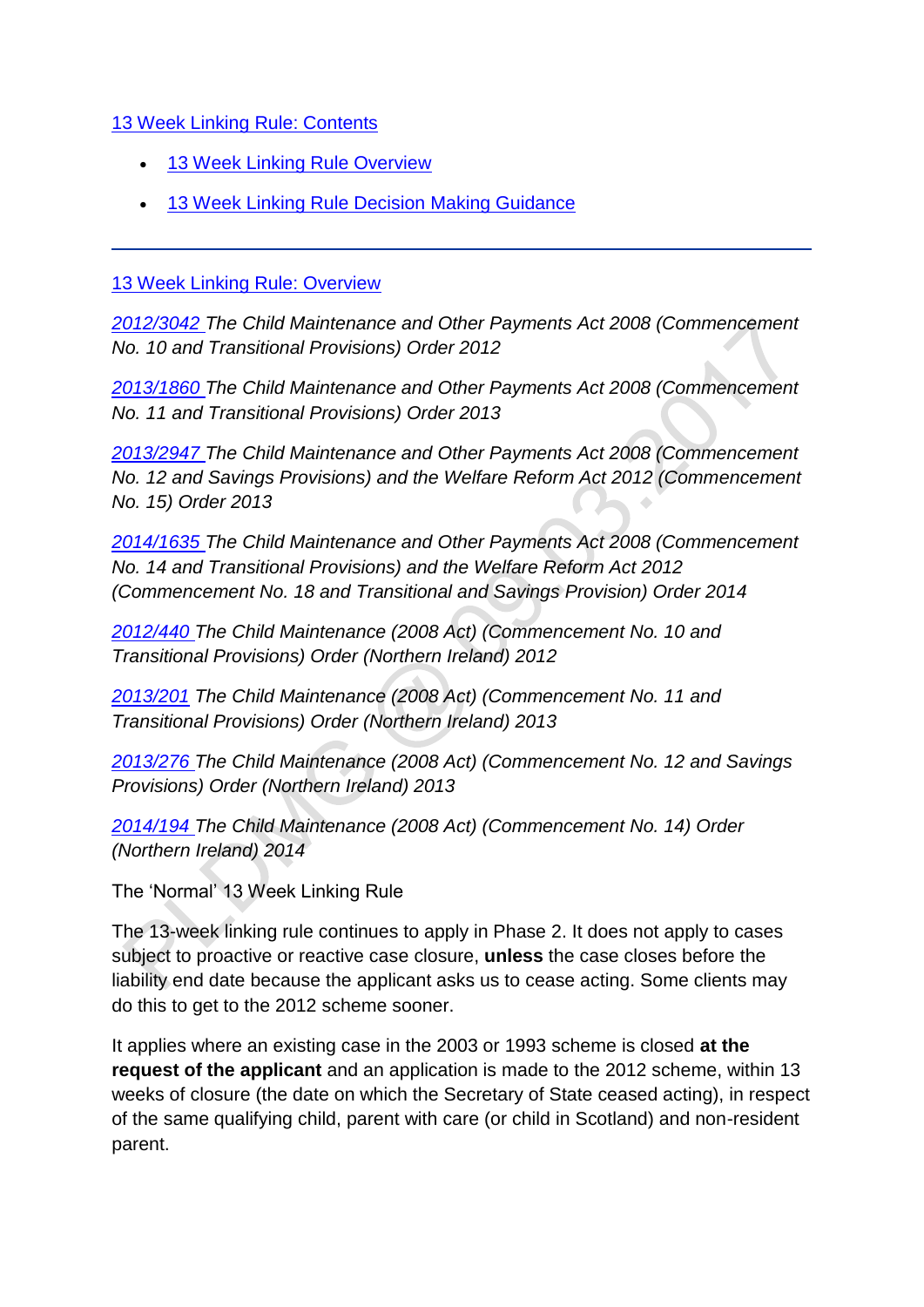If an application is made by either parent (or child in Scotland) within that 13 week period, it would need to be processed under the same scheme as in the case which was closed.

In practical terms the 13 week linking rule prevents a client moving from one scheme to another for 13 weeks after the case is closed following the client withdrawing their application from the scheme they are on. If an application is made by either parent (or a child in Scotland) within that 13 week period, the new application would be progressed on the relevant 1993 or 2003 scheme.

If a client wanted to apply to the 2012 scheme they would have to wait until the 13 weeks had passed before making their application.

#### [Exception to the 13 Week Linking Rule –](http://np-cmg-sharepoint.link2.gpn.gov.uk/sites/policy-law-and-decision-making-guidance/Pages/13-Week-Linking-Rule.aspx) for QC 20 cases Only

From 30 June 2014 there has been a change in the way the 13 week linking rule operates in cases where the last or only qualifying child will reach the age of 20 before the end of the transition period. We currently expect the transition period to end on the 31 December 2017. These cases are known as QC 20 cases.

#### **Transition Period**

*[Regulations 3\(2\) & \(3\)](http://www.legislation.gov.uk/uksi/2014/614/regulation/3/made) of the Child Support (Ending Liability in Existing Cases and Transition to New Calculation Rules) Regulations 2014* 

Paragraphs 6, 7 & 8 of the Ending Liability Scheme

The transition period is the period of time within which the Secretary of State will end liability in existing cases.

The transition period will start on the 30 June 2014 and end on 31 December 2017, although the Ending Liability Scheme provides that this can be extended. For further information on the process for ending liability (known as proactive and reactive case closure please refer to [Case Closure g](http://np-cmg-sharepoint.link2.gpn.gov.uk/sites/policy-law-and-decision-making-guidance/Pages/Case-Closure.aspx)uidance.

An exception is required because these cases are excluded from proactive case closure, although they may be selected for reactive case closure.

The exception **only applies** to **QC 20** cases where the **person with care or child in Scotland** makes a request for the Secretary of State to **cease acting on or after the 30 June 2014.**

Article 3 of Commencement Order No. 14 means that a non-resident parent is not eligible to make an application (to any scheme) before the expiry of 13 weeks from the date of closure in these cases. Any application that they try to make will be rejected. As the non-resident parent is not eligible to make an application no application fee should be charged.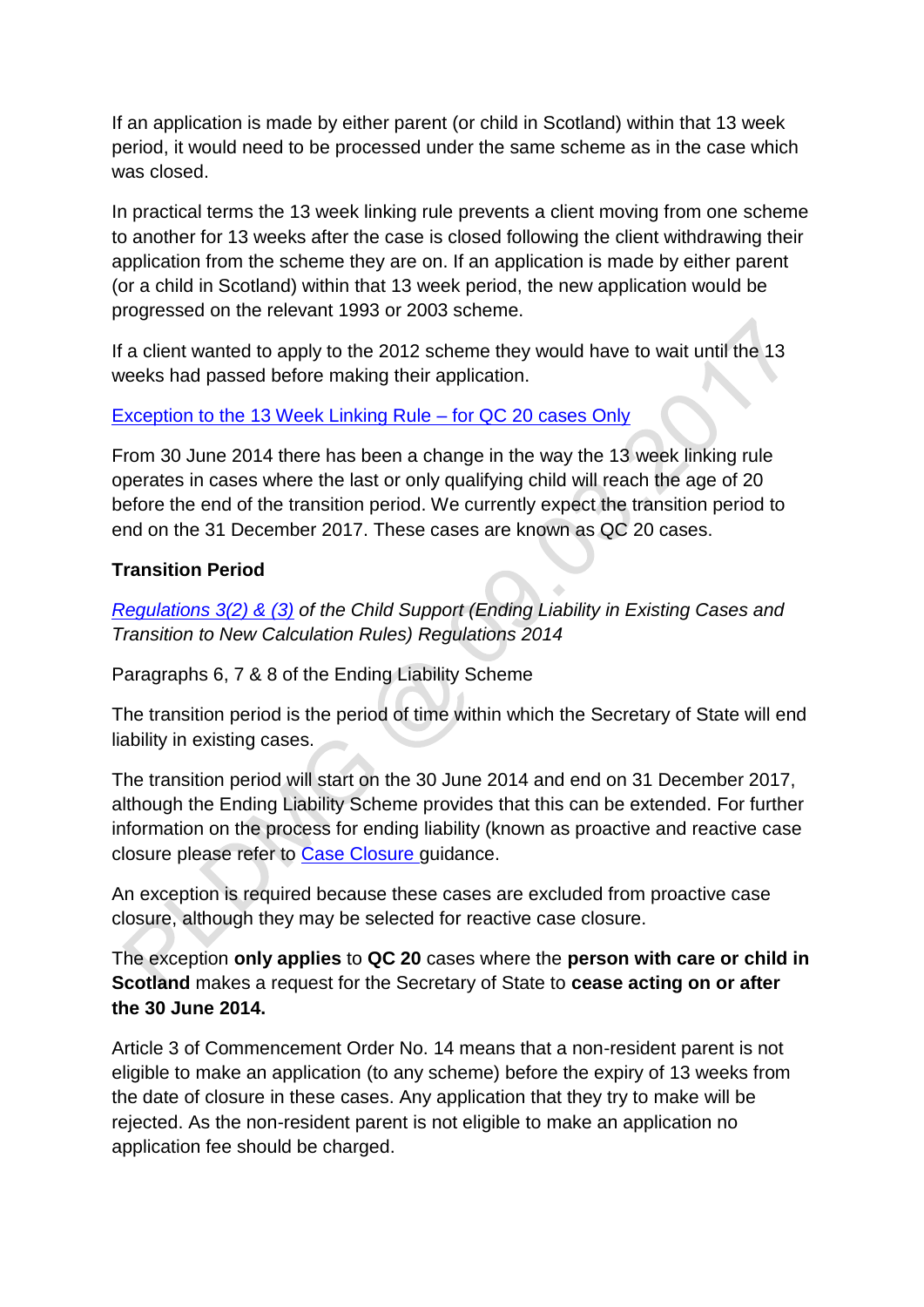It will not prevent applications where the non-resident parent becomes the person with care.

### **Example: Normal 13 Week Linking Rule**

The person with care is the applicant in an existing case under 2003 scheme where the QC is 18 years old. The person with care asks the Secretary of State to cease acting and the Secretary of State to ceases acting on the 30 June 2014. The person with care submits a new application less than 13 weeks later. The 13 week linking rule applies. The person with care will be advised the application would need to be progressed under the same scheme as in the case which was closed. If they want to apply to the 2012 scheme they will have to wait until 13 weeks has passed from the date of closure before submitting an application.

# **Example: Exception to 13 Week Linking Rule**

The person with care is the applicant in an existing case under 2003 scheme where the QC is 18 years old. The person with care asks the Secretary of State to cease acting and the Secretary of State to ceases acting on 5 July 2014. On 15 July 2014, the non-resident parent submits a new application in respect of the same QC and person with care. The application is not a Role Reversal (as the 13 week Linking Rule does not apply to these). Ordinarily the case would be referred back to 2003 scheme (because of the 13 Week Linking Rule). However, as the QC is due to reach the age of 20 prior to the end of the transition period (31 December 2017) the nonresident parent is not eligible to make an application before the 13 weeks has expired. The 'invalid' application will be rejected and the non-resident parent will be advised they will have to wait 13 weeks from date of closure before submitting their application, which will be dealt with on the 2012 scheme.

#### **Rationale for 13 Week Linking Rule**

To control the flow of cases from one scheme to another.

# **Rationale for NRP QC20 Exception to the 13 Week Linking Rule**

These cases are excluded from proactive case closure, because their case will come to its natural end before the transition period has ended (31 December 2017). Unless the case is selected for reactive closure, the only way the person with care (or child in Scotland) can access the 2012 scheme, is to voluntarily close their case and wait 13 weeks before applying to the 2012 scheme.

An exception to the normal 13 week linking rule was required to safeguard against non-resident parents forcing these cases back onto the 1993/2003 scheme.

The new provision does not allow the non-resident parent to make an application before the expiry of the 13 week period. This is contained in Article 3 of The Child Maintenance and Other Payments Act 2008 (Commencement No. 14 and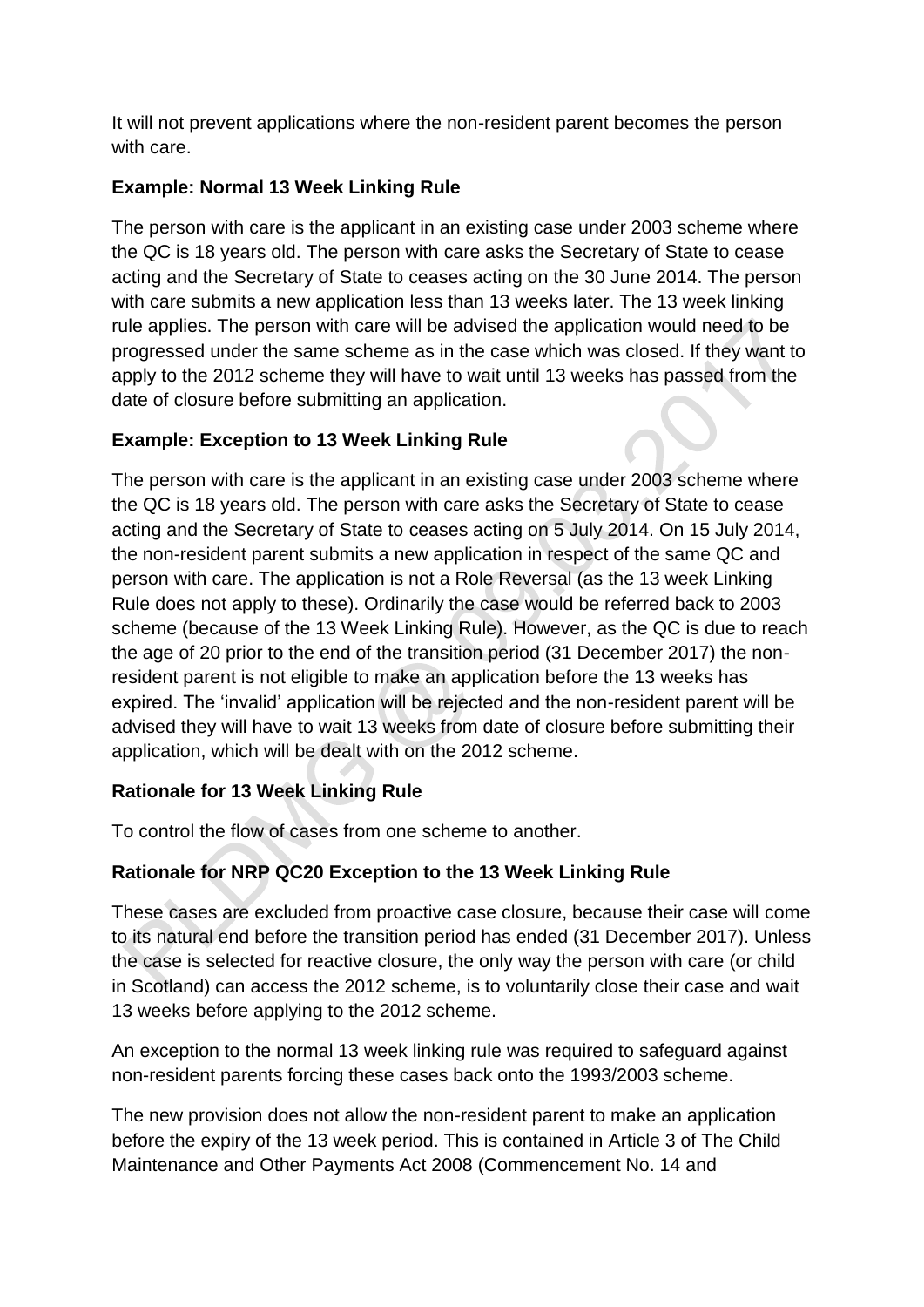Transitional Provisions) and the Welfare Reform Act 2012 (Commencement No. 18 and Transitional and Savings Provision) Order 2014.

Please Note: This does not apply where the non-resident parent becomes the person with care, as the 13 Week Linking Rule does not apply in role reversal cases

[13 Week Linking Rule: Contents](http://np-cmg-sharepoint.link2.gpn.gov.uk/sites/policy-law-and-decision-making-guidance/Pages/13-Week-Linking-Rule.aspx#13%20Week%20Linking%20Rule%3a%20Contents)

# [13 Week Linking Rule: Decision Making Guidance](http://np-cmg-sharepoint.link2.gpn.gov.uk/sites/policy-law-and-decision-making-guidance/Pages/13-Week-Linking-Rule.aspx#13%20Week%20Linking%20Rule%3a%20Decision%20Making%20Guidance)

Meaning of particular terms:

### **"existing case"**

A case is an existing case where a Maintenance Calculation/Assessment is in force OR an Application for a Maintenance Calculation/Assessment has been made but has not yet been determined - there is no Calculation/Assessment.

### **"at the request of the applicant"**

The applicant must have requested the Secretary of State cease acting under Section 4(5) or 7(6) of the Child Support Act 1991.

If the case was closed for any other reason (e.g. child ceased full-time education or as a result of proactive / reactive case closure) the 13 Week Linking Rule does not apply.

**THE EXCEPTION ONLY APPLIES**: to QC 20 cases where a person with care or child in Scotland requests we cease acting on or after 30th June 2014.

In all other cases the normal 13 week linking rule applies.

# **The date the Secretary of State "ceased acting"**

This will be the date the maintenance liability ended or, where the application is still to be determined, the date notified to the client as the date on which the Secretary of State ceased acting from.

# **Example**

The initial effective date is Tuesday 7th August 2007. The maintenance period runs from Tuesday to Monday.

On Monday 30th June 2014 a 2003 scheme applicant requests the Secretary of State ceased acting.

On the Wednesday 16th July 2014 the Secretary of State actions this request.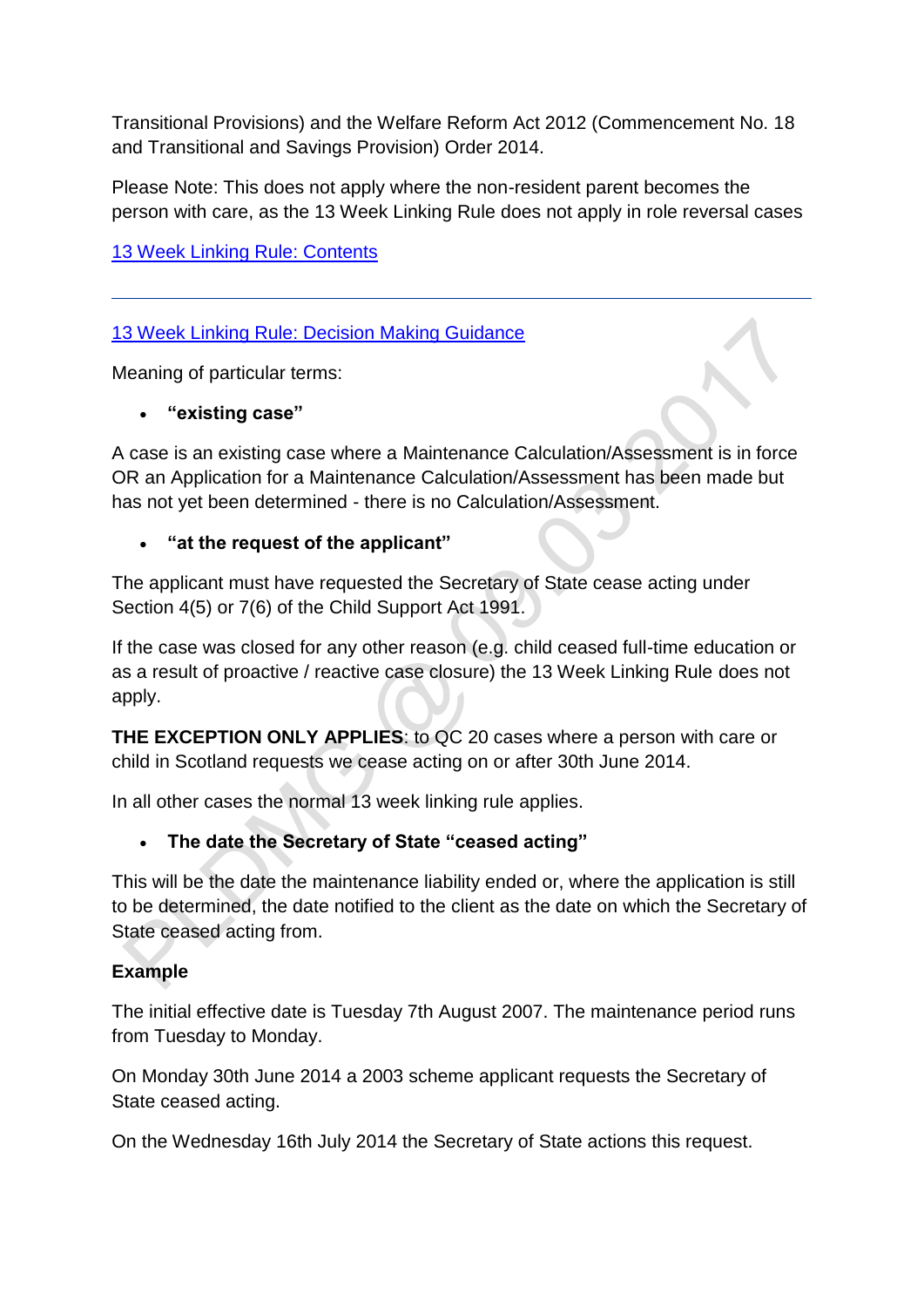Because the effective date is the first day in the maintenance period in which the request to cease acting is received the case is closed with effect from Tuesday 24th June 2014.

The 13 weeks runs from Tuesday 24th June 2014 and not the Wednesday 16th July 2014.

Application of the 13 Week Linking Rule

Below is a flow diagram for each Commencement Order. These should help you in the correct application of the 13 Week Linking Rule. The date of the application and the number of children determines which diagram should be followed.

13 Week Linking Rule pre 30 June 2014

Commencement Orders 10 (C1), 11 (C2) & 12 (C3) are unusual as they do not apply to cases where the application to close the case is made prior to the order being made.

The following table shows Commencement Orders relating to each of the 3 pathfinder stages in Phase 1 and the date on which the orders were deemed as 'made' legally.

| <b>Pathfinder Stage</b>                   | <b>Commenced by</b><br><b>Commencement</b><br>Order | <b>Date Commencement</b><br>Order was legally made |
|-------------------------------------------|-----------------------------------------------------|----------------------------------------------------|
| C1 (CMS open to<br>4 or more<br>children) | No. 10                                              | 5 December 2012 (NI 6<br>December 2012)            |
| C2 (CMS open to<br>2 or more<br>children) | No. 11                                              | 23 July 2013 (NI 26 July<br>2012)                  |
| C3 (CMS open to<br>all applicants)        | No. 12                                              | 19 November 2013 (NI 22<br>November 2012)          |

# **Example of how the 'Made' date affects how these Orders apply**

The CMS opened to all applicants (C3) on the 25 November 2013. However, the Commencement Order which did this (No.12) was legally made on the 19 November 2013.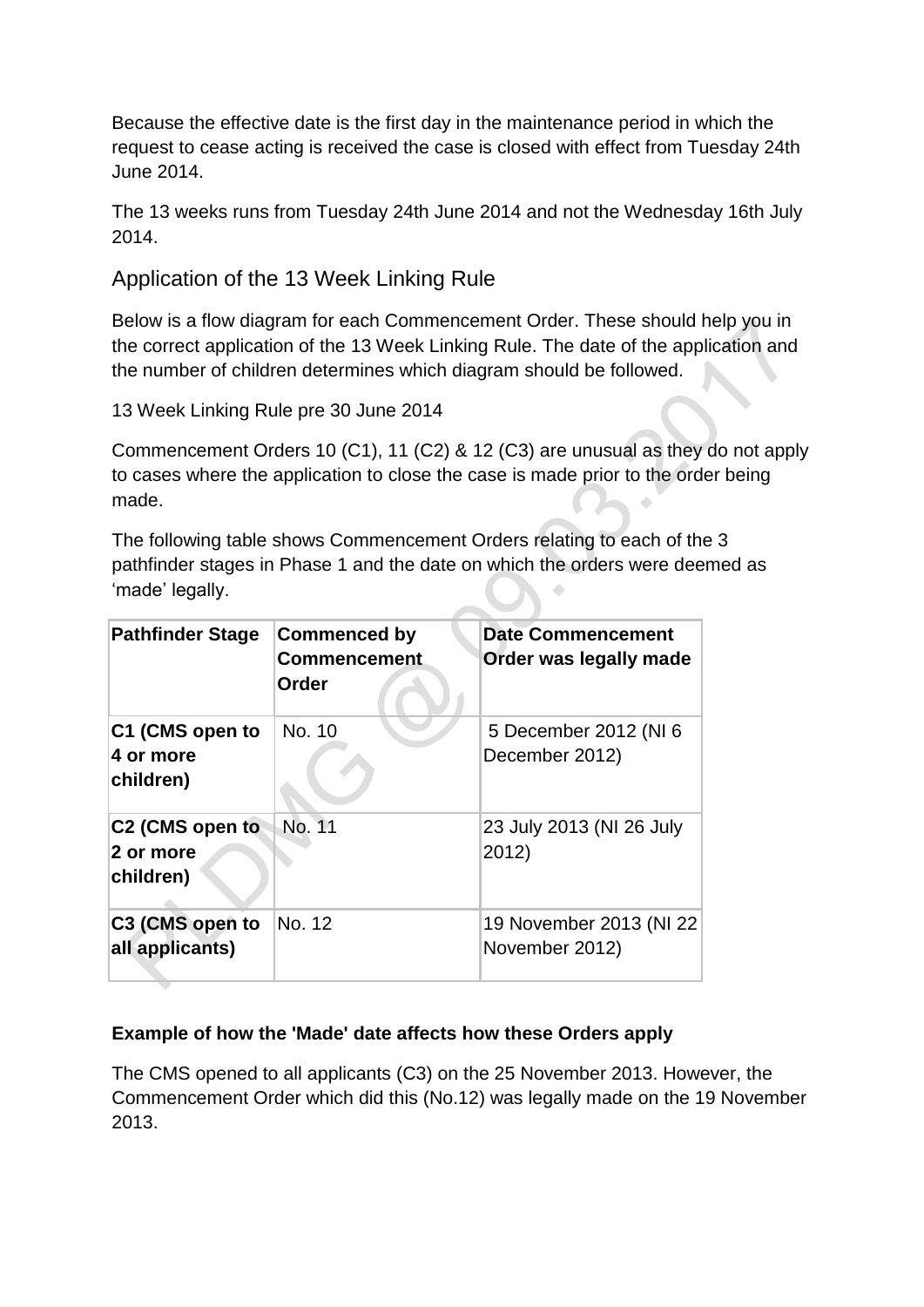A case which closed following a request to cease acting on the 18 November 2013 (before the order was made) for one QC (and provided there was no existing case with the same non-resident parent and person with care), could not reopen on 1993/2003 scheme and would have to go to the 2012 scheme. This is because the linking rules, which applied prior to this Commencement Order being made, only covered applications with two or more children (with the same non-resident parent).

If the case had closed on the 20 November 2013 (after the order was made) following a request to cease acting made on or after 19 November 2013, for one QC (and provided there was no existing case with the same non-resident parent and person with care on the 2012 scheme), the case would be reopened on 1993/2003 scheme.

The following diagrams illustrate steps to follow under each commencement order:

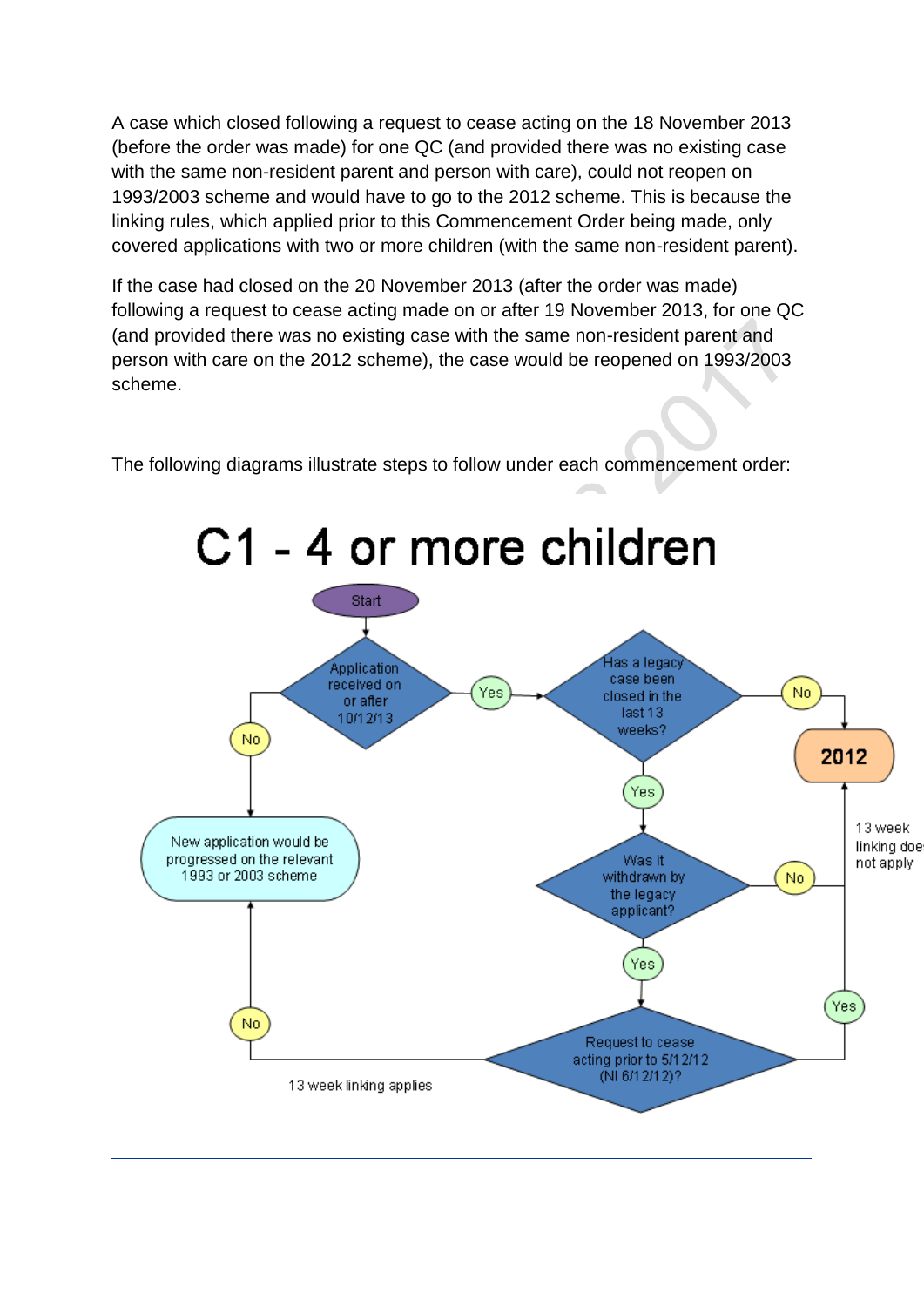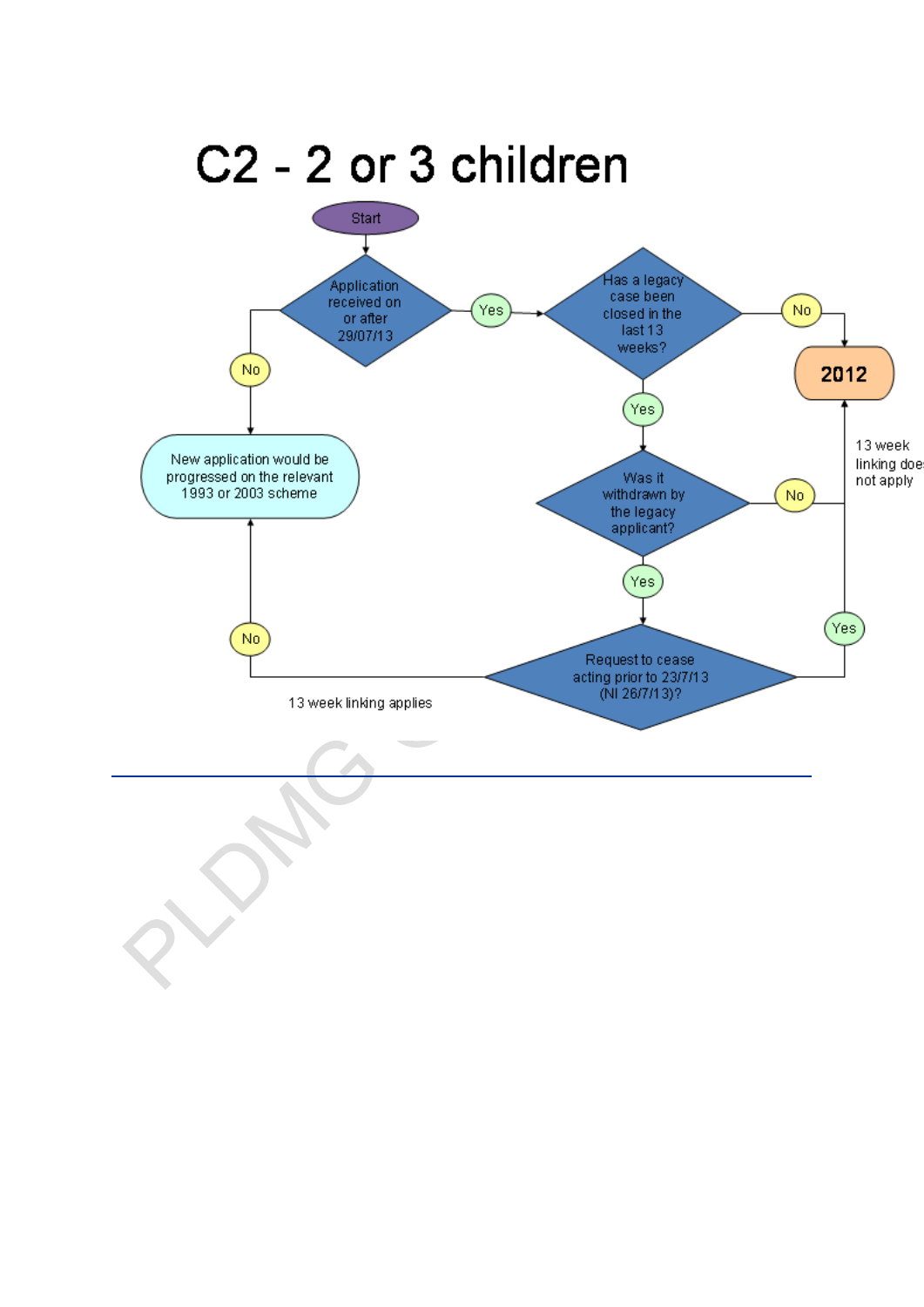

13 week linking Rule post 30 June 2014

The relevant Commencement Order, (Commencement Order 14) came into force on the 30 June 2014.

Where the previous case is not a QC 20 case (see the criteria detailed in ['Exception](http://np-cmg-sharepoint.link2.gpn.gov.uk/sites/policy-law-and-decision-making-guidance/Pages/13-Week-Linking-Rule.aspx#Exception%20to%20the%2013%20Week%20Linking%20Rule%20%e2%80%93%20for%20QC%2020%20cases%20Only)  to the 13 Week Linking Rule – [for QC 20 cases Only'](http://np-cmg-sharepoint.link2.gpn.gov.uk/sites/policy-law-and-decision-making-guidance/Pages/13-Week-Linking-Rule.aspx#Exception%20to%20the%2013%20Week%20Linking%20Rule%20%e2%80%93%20for%20QC%2020%20cases%20Only) or is a QC 20 case but the request to cease acting was made before the 30 June 2014, Commencement Orders (10, 11 & 12) apply, depending on the date of the application and how many children the application covers.

The exception to the 13 week linking rule only applies to QC 20 cases (see the criteria detailed in ['Exception to the 13 Week Linking Rule –](http://np-cmg-sharepoint.link2.gpn.gov.uk/sites/policy-law-and-decision-making-guidance/Pages/13-Week-Linking-Rule.aspx#Exception%20to%20the%2013%20Week%20Linking%20Rule%20%e2%80%93%20for%20QC%2020%20cases%20Only) for QC 20 cases Only' where the case is closed following a request to cease acting made on or after 30 June 2014.